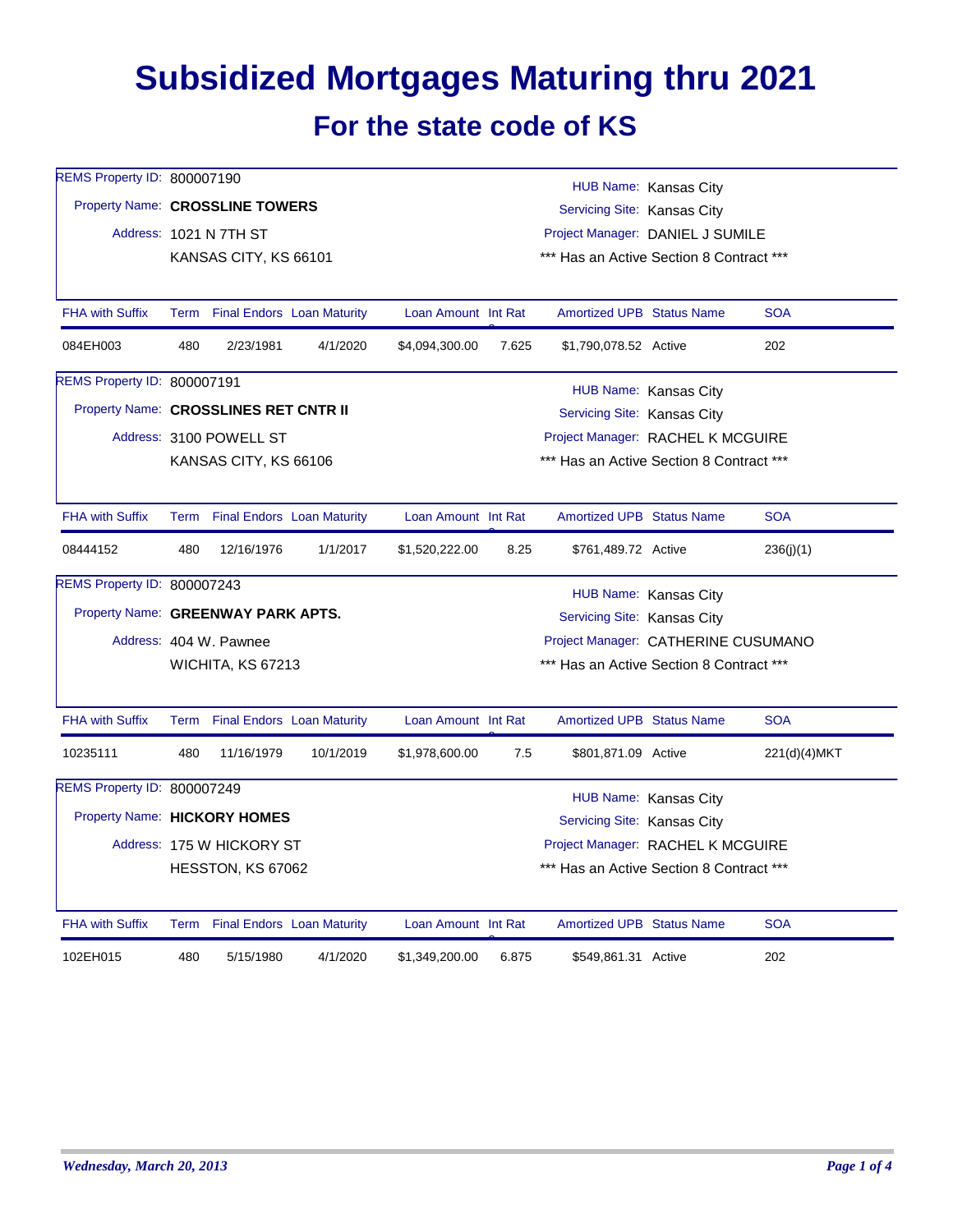| REMS Property ID: 800007262        |                                                                     |                              |                                   |                     |                                          |                                    | HUB Name: Kansas City                      |                      |  |
|------------------------------------|---------------------------------------------------------------------|------------------------------|-----------------------------------|---------------------|------------------------------------------|------------------------------------|--------------------------------------------|----------------------|--|
|                                    | Property Name: JESSE COUP APTS<br>Servicing Site: Kansas City       |                              |                                   |                     |                                          |                                    |                                            |                      |  |
|                                    |                                                                     | Address: 121 WEST 1ST STREET |                                   |                     | Project Manager: RACHEL K MCGUIRE        |                                    |                                            |                      |  |
|                                    |                                                                     | HOPE, KS 67451               |                                   |                     |                                          |                                    | *** Has an Active Section 8 Contract ***   |                      |  |
|                                    |                                                                     |                              |                                   |                     |                                          |                                    |                                            |                      |  |
| <b>FHA with Suffix</b>             |                                                                     |                              | Term Final Endors Loan Maturity   | Loan Amount Int Rat |                                          | <b>Amortized UPB Status Name</b>   |                                            | <b>SOA</b>           |  |
| 10235082-R                         | 17                                                                  |                              | 8/1/2017                          | \$0.00              | $\mathbf{1}$                             |                                    | \$13,960.00 Accruing/non-Payi 221(d)(4)MKT |                      |  |
| 10235082-P                         | 17                                                                  |                              | 8/1/2017                          | \$0.00              | 1                                        |                                    | \$88,971.12 Operational                    | 221(d)(4)MKT         |  |
| REMS Property ID: 800007265        |                                                                     |                              |                                   |                     |                                          |                                    | HUB Name: Kansas City                      |                      |  |
| Property Name: JOHNSTOWN TOWERS    |                                                                     |                              |                                   |                     |                                          | Servicing Site: Kansas City        |                                            |                      |  |
|                                    |                                                                     | Address: 623 JOHNSTOWN AVE   |                                   |                     |                                          |                                    | Project Manager: JERI E MIDDLETON          |                      |  |
|                                    |                                                                     | <b>SALINA, KS 67401</b>      |                                   |                     |                                          |                                    | *** Has an Active Section 8 Contract ***   |                      |  |
|                                    |                                                                     |                              |                                   |                     |                                          |                                    |                                            |                      |  |
| <b>FHA with Suffix</b>             |                                                                     |                              | Term Final Endors Loan Maturity   | Loan Amount Int Rat |                                          | <b>Amortized UPB Status Name</b>   |                                            | <b>SOA</b>           |  |
| 10235236                           | 156                                                                 | 11/3/2004                    | 12/1/2017                         | \$1,469,500.00      | 5.75                                     | \$656,618.90 Active                |                                            | 223(a)(7)/221(d)(4)M |  |
| REMS Property ID: 800007285        |                                                                     |                              |                                   |                     |                                          |                                    | HUB Name: Kansas City                      |                      |  |
| Property Name: LANDMARK PLAZA      |                                                                     |                              |                                   |                     |                                          | Servicing Site: Kansas City        |                                            |                      |  |
|                                    |                                                                     | Address: 1000 Kansas Avenue  |                                   |                     |                                          | Project Manager: FRANCES A SQUYRES |                                            |                      |  |
|                                    |                                                                     | TOPEKA, KS 66612             |                                   |                     | *** Has an Active Section 8 Contract *** |                                    |                                            |                      |  |
|                                    |                                                                     |                              |                                   |                     |                                          |                                    |                                            |                      |  |
| <b>FHA with Suffix</b>             |                                                                     |                              | Term Final Endors Loan Maturity   | Loan Amount Int Rat |                                          | <b>Amortized UPB Status Name</b>   |                                            | <b>SOA</b>           |  |
| 10244088                           | 480                                                                 | 8/15/1973                    | 8/1/2013                          | \$1,677,600.00      | 7                                        | \$41,076.17 Active                 |                                            | 236(j)(1)            |  |
| REMS Property ID: 800007310        |                                                                     |                              |                                   |                     |                                          |                                    | HUB Name: Kansas City                      |                      |  |
| Property Name: MISSION TOWERS      |                                                                     |                              |                                   |                     |                                          | Servicing Site: Kansas City        |                                            |                      |  |
|                                    |                                                                     |                              |                                   |                     |                                          |                                    |                                            |                      |  |
|                                    |                                                                     | Address: 2929 MINNESOTA AVE  |                                   |                     |                                          | Project Manager: JERI E MIDDLETON  |                                            |                      |  |
|                                    |                                                                     | <b>TOPEKA, KS 66605</b>      |                                   |                     |                                          |                                    | *** Has an Active Section 8 Contract ***   |                      |  |
| <b>FHA with Suffix</b>             | Term                                                                |                              | <b>Final Endors Loan Maturity</b> | Loan Amount Int Rat |                                          | Amortized UPB Status Name          |                                            | <b>SOA</b>           |  |
| 10235088                           | 480                                                                 | 10/5/1978                    | 6/1/2018                          | \$2,178,500.00      | 7.5                                      | \$734,973.07 Active                |                                            | 221(d)(4)MKT         |  |
| <b>REMS Property ID: 800007316</b> |                                                                     |                              |                                   |                     |                                          |                                    | HUB Name: Kansas City                      |                      |  |
| Property Name: NEOSHO PLAZA        |                                                                     |                              |                                   |                     |                                          | Servicing Site: Kansas City        |                                            |                      |  |
|                                    |                                                                     | Address: 24 N Neosho St      |                                   |                     |                                          |                                    | Project Manager: DANIEL J SUMILE           |                      |  |
|                                    | *** Has an Active Section 8 Contract ***<br>COUNCIL GROVE, KS 66846 |                              |                                   |                     |                                          |                                    |                                            |                      |  |
|                                    |                                                                     |                              |                                   |                     |                                          |                                    |                                            |                      |  |
| <b>FHA with Suffix</b>             |                                                                     |                              |                                   |                     |                                          |                                    |                                            |                      |  |
|                                    |                                                                     |                              | Term Final Endors Loan Maturity   | Loan Amount Int Rat |                                          | <b>Amortized UPB Status Name</b>   |                                            | <b>SOA</b>           |  |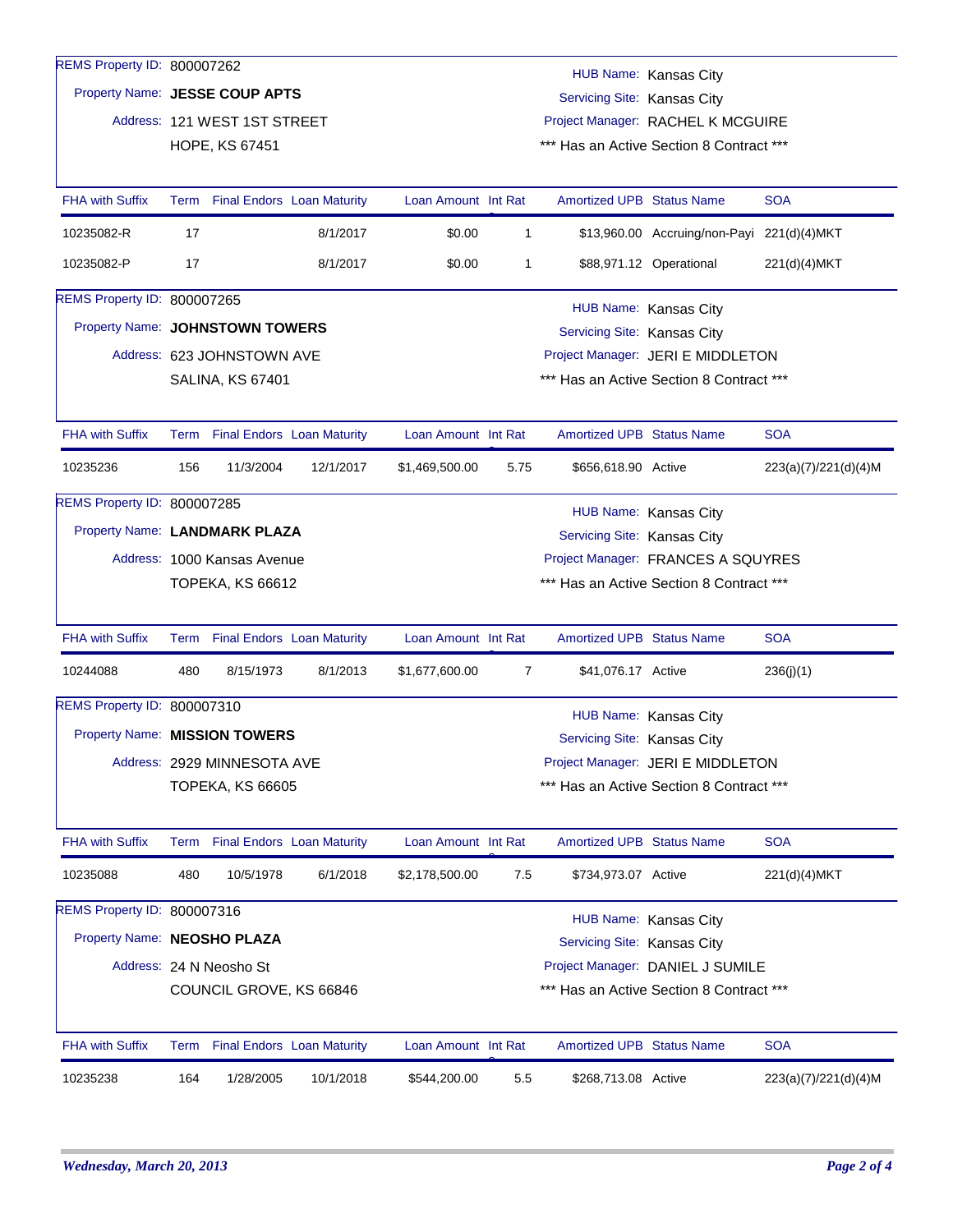| REMS Property ID: 800007325                 |                         |                                 |                                   |                     |                                          |                                                                  | HUB Name: Kansas City |                                                    |  |  |
|---------------------------------------------|-------------------------|---------------------------------|-----------------------------------|---------------------|------------------------------------------|------------------------------------------------------------------|-----------------------|----------------------------------------------------|--|--|
| Property Name: OAKDALE PLAZA APARTMENTS     |                         |                                 |                                   |                     |                                          |                                                                  |                       |                                                    |  |  |
|                                             |                         | Address: 125 S OAKDALE AVE      |                                   |                     |                                          | Servicing Site: Kansas City<br>Project Manager: ROBERT D SUMMERS |                       |                                                    |  |  |
|                                             |                         | <b>SALINA, KS 67401</b>         |                                   |                     | *** Has an Active Section 8 Contract *** |                                                                  |                       |                                                    |  |  |
|                                             |                         |                                 |                                   |                     |                                          |                                                                  |                       |                                                    |  |  |
| <b>FHA with Suffix</b>                      |                         | Term Final Endors Loan Maturity |                                   | Loan Amount Int Rat |                                          | <b>Amortized UPB Status Name</b>                                 |                       | <b>SOA</b>                                         |  |  |
| 10235245                                    | 180                     | 10/31/2005                      | 11/1/2020                         | \$818,800.00        | 5.58                                     | \$498,057.09 Active                                              |                       | 223(a)(7)/221(d)(4)M                               |  |  |
| REMS Property ID: 800007384                 |                         |                                 |                                   |                     |                                          |                                                                  | HUB Name: Kansas City |                                                    |  |  |
| Property Name: ROYAL GARDENS APARTMENTS     |                         |                                 |                                   |                     |                                          | Servicing Site: Kansas City                                      |                       |                                                    |  |  |
|                                             |                         | Address: 3164 N 61st St         |                                   |                     |                                          | Project Manager: DANIEL J SUMILE                                 |                       |                                                    |  |  |
|                                             |                         | Kansas City, KS 66104           |                                   |                     |                                          | *** Has an Active Section 8 Contract ***                         |                       |                                                    |  |  |
|                                             |                         |                                 |                                   |                     |                                          |                                                                  |                       |                                                    |  |  |
| <b>FHA with Suffix</b>                      |                         | Term Final Endors Loan Maturity |                                   | Loan Amount Int Rat |                                          | <b>Amortized UPB Status Name</b>                                 |                       | <b>SOA</b>                                         |  |  |
| 08444090                                    | 480                     | 6/7/1974                        | 7/1/2014                          | \$1,196,800.00      | 7                                        | \$106,519.67 Active                                              |                       | 236(j)(1)                                          |  |  |
| REMS Property ID: 800007397                 |                         |                                 |                                   |                     |                                          |                                                                  | HUB Name: Kansas City |                                                    |  |  |
| Property Name: SENECA VILLAGE TOWNHOUSES II |                         |                                 |                                   |                     |                                          | Servicing Site: Kansas City                                      |                       |                                                    |  |  |
| Address: 1333 W May                         |                         |                                 |                                   |                     |                                          | Project Manager: CATHERINE CUSUMANO                              |                       |                                                    |  |  |
|                                             |                         | WICHITA, KS 67213               |                                   |                     |                                          |                                                                  |                       | *** Does NOT Have an Active Section 8 Contract *** |  |  |
|                                             |                         |                                 |                                   |                     |                                          |                                                                  |                       |                                                    |  |  |
| <b>FHA with Suffix</b>                      |                         | Term Final Endors Loan Maturity |                                   | Loan Amount Int Rat |                                          | <b>Amortized UPB Status Name</b>                                 |                       | <b>SOA</b>                                         |  |  |
| 10244026                                    | 480                     | 1/29/1974                       | 3/1/2014                          | \$925,300.00        | 7                                        | \$61,076.27 Active                                               |                       | 236(j)(1)                                          |  |  |
| REMS Property ID: 800007411                 |                         |                                 |                                   |                     |                                          |                                                                  | HUB Name: Kansas City |                                                    |  |  |
| Property Name: SOMMERSET PLACE              |                         |                                 |                                   |                     |                                          | Servicing Site: Kansas City                                      |                       |                                                    |  |  |
|                                             |                         | Address: 5803 16TH STREET TER   |                                   |                     |                                          | Project Manager: ROBERT D SUMMERS                                |                       |                                                    |  |  |
|                                             |                         | GREAT BEND, KS 67530            |                                   |                     |                                          | *** Has an Active Section 8 Contract ***                         |                       |                                                    |  |  |
|                                             |                         |                                 |                                   |                     |                                          |                                                                  |                       |                                                    |  |  |
| <b>FHA with Suffix</b>                      |                         | Term Final Endors Loan Maturity |                                   | Loan Amount Int Rat |                                          | <b>Amortized UPB Status Name</b>                                 |                       | <b>SOA</b>                                         |  |  |
| 10244047                                    | 480                     | 8/17/1973                       | 6/1/2013                          | \$288,031.00        | $\overline{7}$                           | \$11,287.69 Active                                               |                       | 236(j)(1)                                          |  |  |
| REMS Property ID: 800007480                 |                         |                                 |                                   |                     |                                          |                                                                  | HUB Name: Kansas City |                                                    |  |  |
| <b>Property Name: The First Apartments</b>  |                         |                                 |                                   |                     |                                          | Servicing Site: Kansas City                                      |                       |                                                    |  |  |
|                                             |                         | Address: 3805 W 18TH ST         |                                   |                     |                                          | Project Manager: DANIEL J SUMILE                                 |                       |                                                    |  |  |
|                                             | <b>TOPEKA, KS 66604</b> |                                 |                                   |                     |                                          | *** Has an Active Section 8 Contract ***                         |                       |                                                    |  |  |
|                                             |                         |                                 |                                   |                     |                                          |                                                                  |                       |                                                    |  |  |
| <b>FHA with Suffix</b>                      | Term                    |                                 | <b>Final Endors Loan Maturity</b> | Loan Amount Int Rat |                                          | Amortized UPB Status Name                                        |                       | <b>SOA</b>                                         |  |  |
| 102SH004                                    | 600                     | 1/26/1970                       | 12/1/2021                         | \$1,720,000.00      | 3                                        | \$510,886.68 Active                                              |                       | 202                                                |  |  |